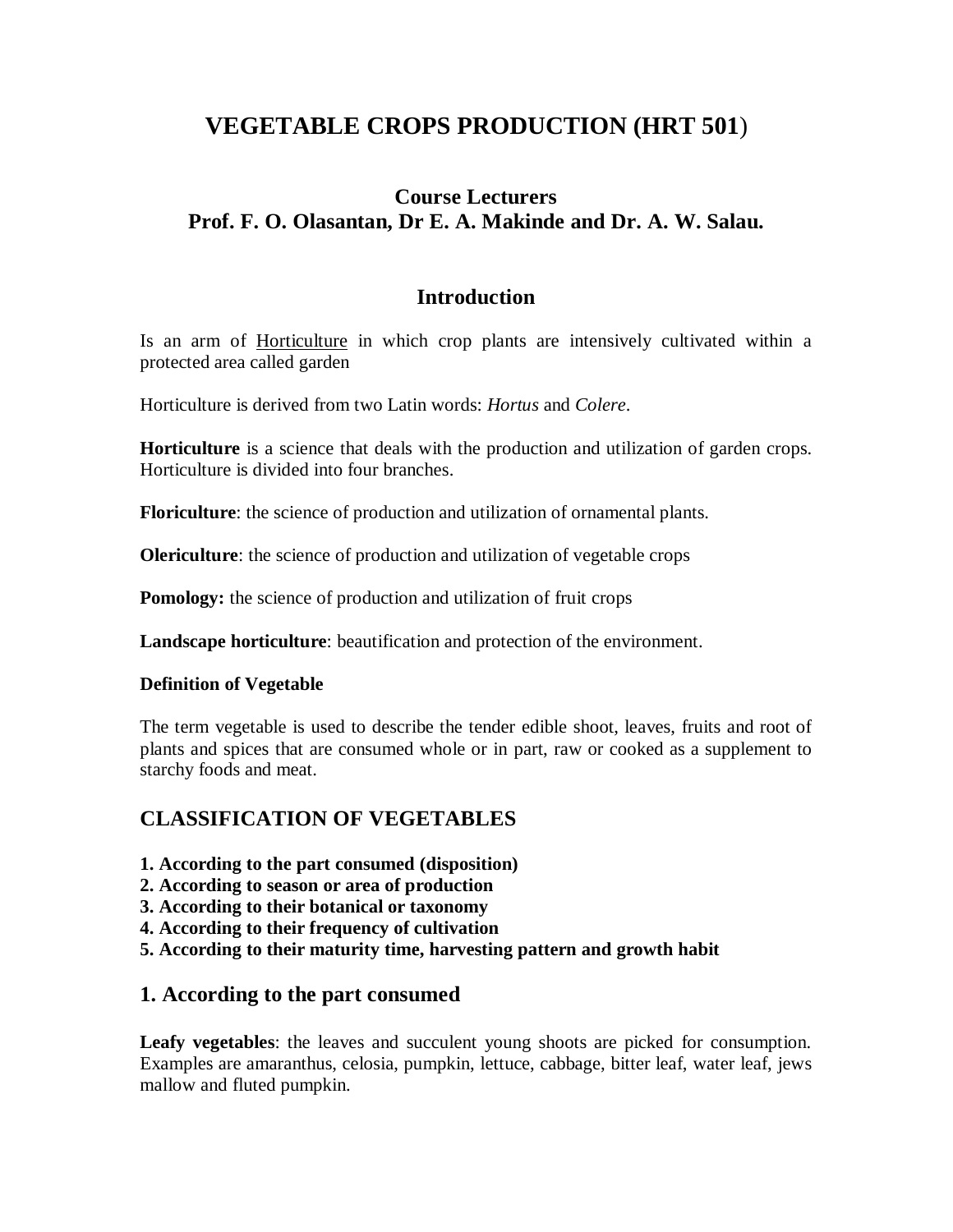**Fruit vegetables**: this comprises of young, immature unripe fruits or mature ripe fruits of plants grown as vegetables. Examples are cucumber, tomato, okra, pumpkin, eggplant, garden egg, water melon, sweet pepper and chilli pepper.

**Seed vegetables:** this group is important for the seed produced. Examples are Egusi melon and Ito melon.

**Root vegetables**: such as sweet potato, irish potato, carrot and radish. **Spices**: important for their flavor and colour in foods such as chilli pepper, onion, garlic and basil.

## **2. According to Season/Climatic area/ area of cultivation**

**Cool season vegetables:** such as cabbage, garlic, onion, radish, spinach, lettuce, potato and carrot.

**Warm season vegetables:** such as tomato, pepper, cucumber, okra, eggplant, garden egg, melon, pumpkin, sweet potato.

## **3, Botanical or Taxonomic Classification**

Vegetables are classified according to family, genera and species. It is the most important and acceptable form of classification.

| Family        | <b>Botanical</b> name                     | Common name              |
|---------------|-------------------------------------------|--------------------------|
| Amaranthaceae | Amaranthus dubius<br>Celosia argentea     | Amaranth<br>Celosia      |
| Cucurbitaceae | Cucurbita maxima<br>Cucumis sativus       | Pumpkin<br>Cucumber      |
| Malvaceae     | Abelmoschus esculentus (L.)<br>Moench     | Okra                     |
| Solanaceae    | Solanum tuberosum<br>Solanum melongena L. | Irish potato<br>Eggplant |
| Tiliaceae     | Corchorus olitorius L.                    | Jews mallow              |
| Compositae    | Vernonia colorata<br>Lactuca sativa       | Bitter leaf<br>Lettuce   |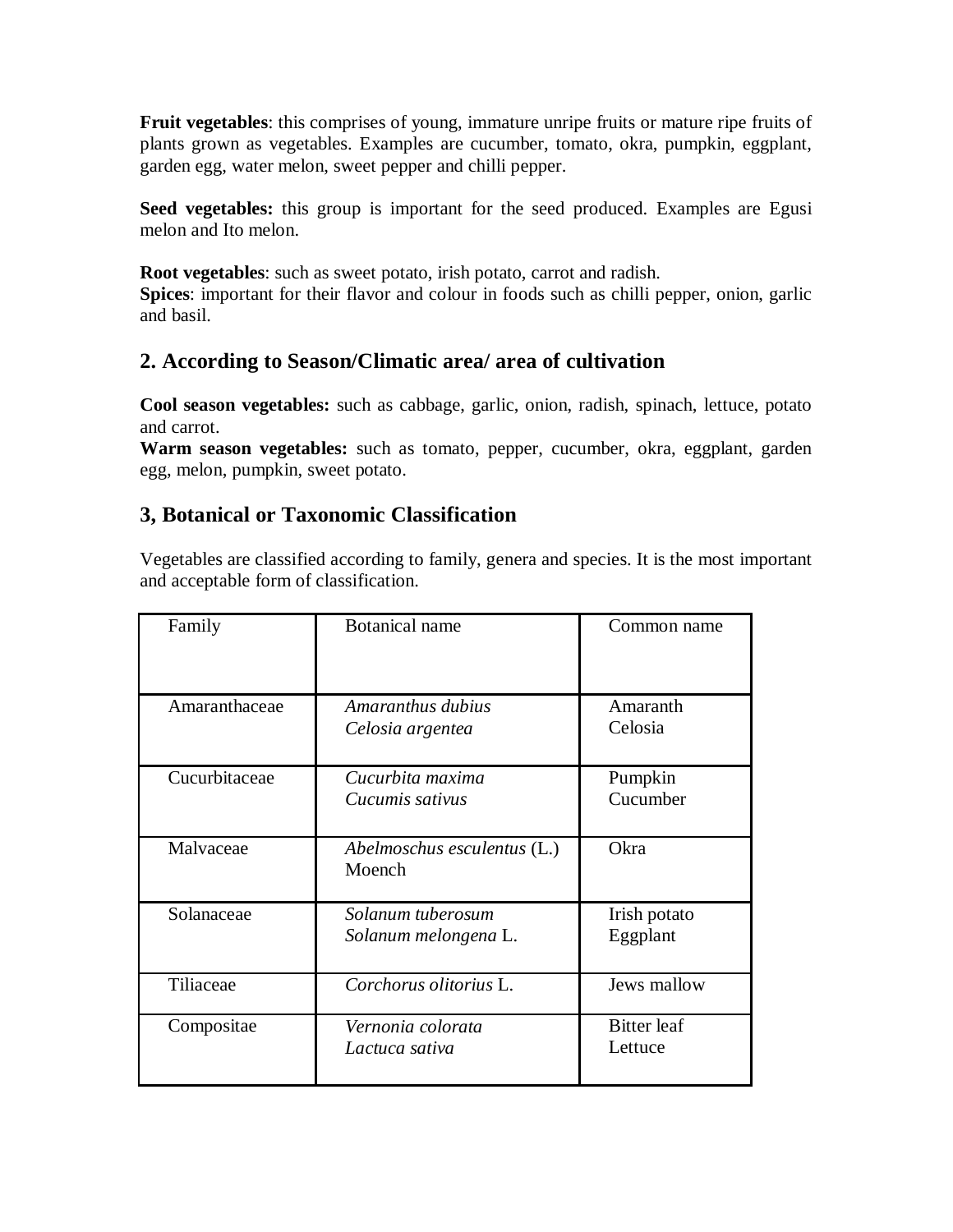| Cruciferae  | Brassica oleraceae<br>Raphanus sativus | Cabbage<br>Radish |
|-------------|----------------------------------------|-------------------|
| Portulaceae | Talinum triangulare                    | Water leaf        |
| Basellaceae | Basella rubra                          | Indian spinach    |

## **4. Frequency of Cultivation**

**Regularly cultivated vegetables** – Onion, Amaranthus, Celosia, Egusi melon,Okra; Egg plant, Tomato and Pepper

**Occasionally/Wild vegetables** such as: mushroom (*Agaricus* spp, *Celosia triguna* Ajefawo) *Basella Rubra* (White) – Indian spinach *Basella alba* (Red) *Crassocephallum biafrae* - Bologi, *C. crepidoidis* - Ebolo

## **5. According to their maturity time, harvesting pattern and growth habit**

**Vegetables with short growing period and harvested two or three times by topping or young leaf removal:** This group consists of leafy vegetables such as *Amaranthus* spp and *Celosia argentea.* 

**Vegetables which can be harvested over several weeks or months**: This group comprises of vegetables such as *Corchorus* spp, *Solanum* spp, *Capsicum* spp, Tomato, Okra, and Cucurbits.

**Vegetables with Climbing growth habit:** these are vegetables which are trained along a stake and on house walls. Examples are snake gourd, fluted pumpkin, ito melon and basella spp.

**Vegetables with Creeping stems:** such as melon, cucumber and water melon.

## **Vegetable Type**

**1. Indigenous vegetables**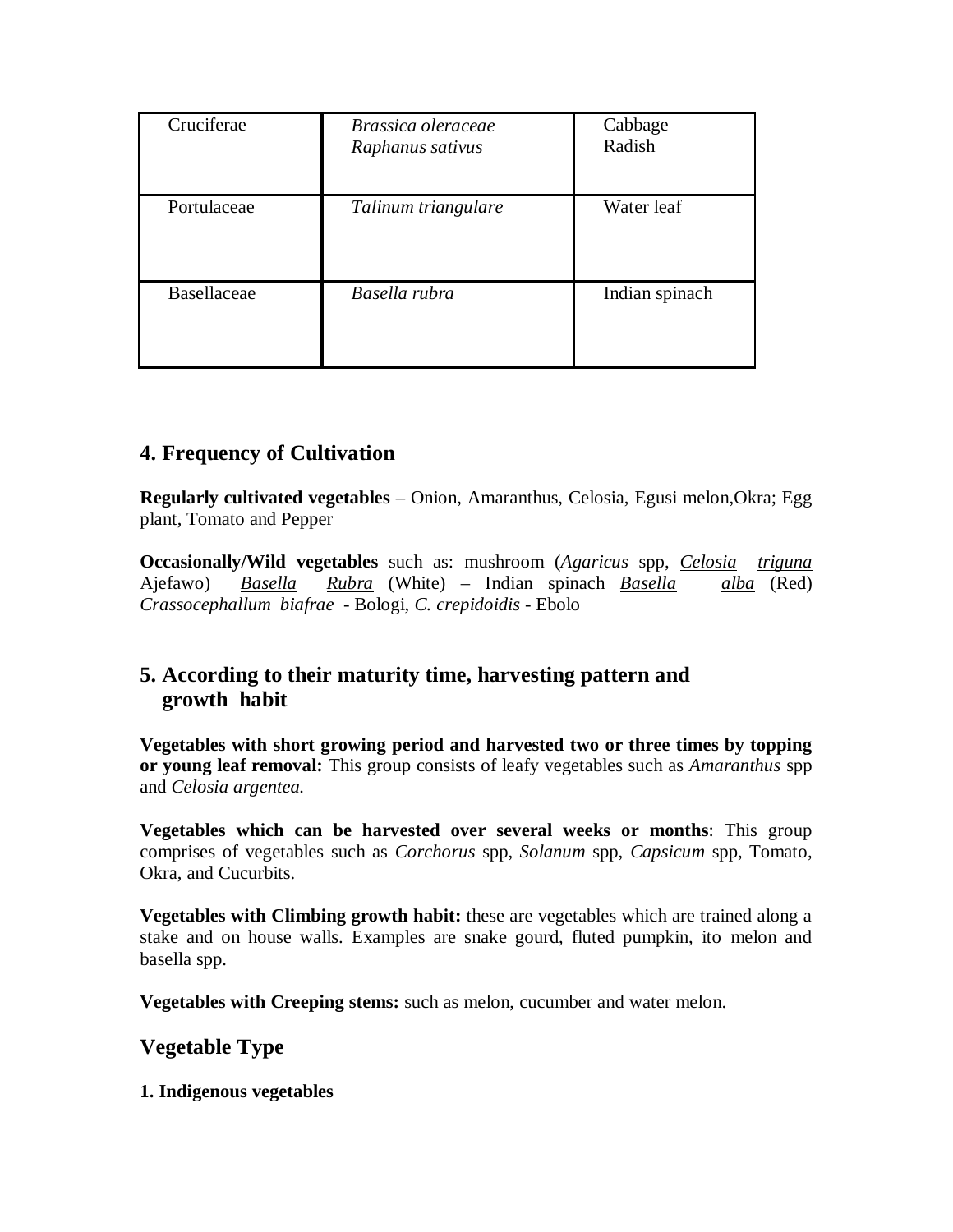These are vegetables that are associated with the hot, humid tropical Africa.

They are adapted to the hot temperatures and heavy rainfalls of the tropics.

In tropical Africa, where starchy root crops are the staple food, they are generally consumed as supplements to the starchy staple foods.

They provide a cheap source of protein, vitamin and minerals.

The indigenous vegetables are usually cultivated under mixed cropping systems as minor crops.

They are more prominent in compound/backyard farms.

They are usually grown with household organic refuse or farm yard manure. They are rarely fertilized with inorganic fertilizers

Women are key players in production, processing and marketing of indigenous vegetables

Cultivation require low capital/cash requirement and relatively small land area Also, a tangible profit can be realized over time.

#### **2. Exotic-type vegetables**

They originate in areas with cool season climate/temperate region.

In Nigeria, they are grown in high altitude areas such as Sahel and tropical uplands of Jos and Adamawa state.

They are very popular especially in the urban areas

Vegetables in this groups are: Beet, lettuce, cabbage, radish, carrot, irish potato etc.

#### **Production of exotic vegetables in the mixed system is often impossible because of the following reasons**:

There is poor demand for exotic vegetables

Cultivation of exotic demands special methods which are difficult and expensive

Exotic vegetable has poor seed formation and storage under warm – season tropical conditions.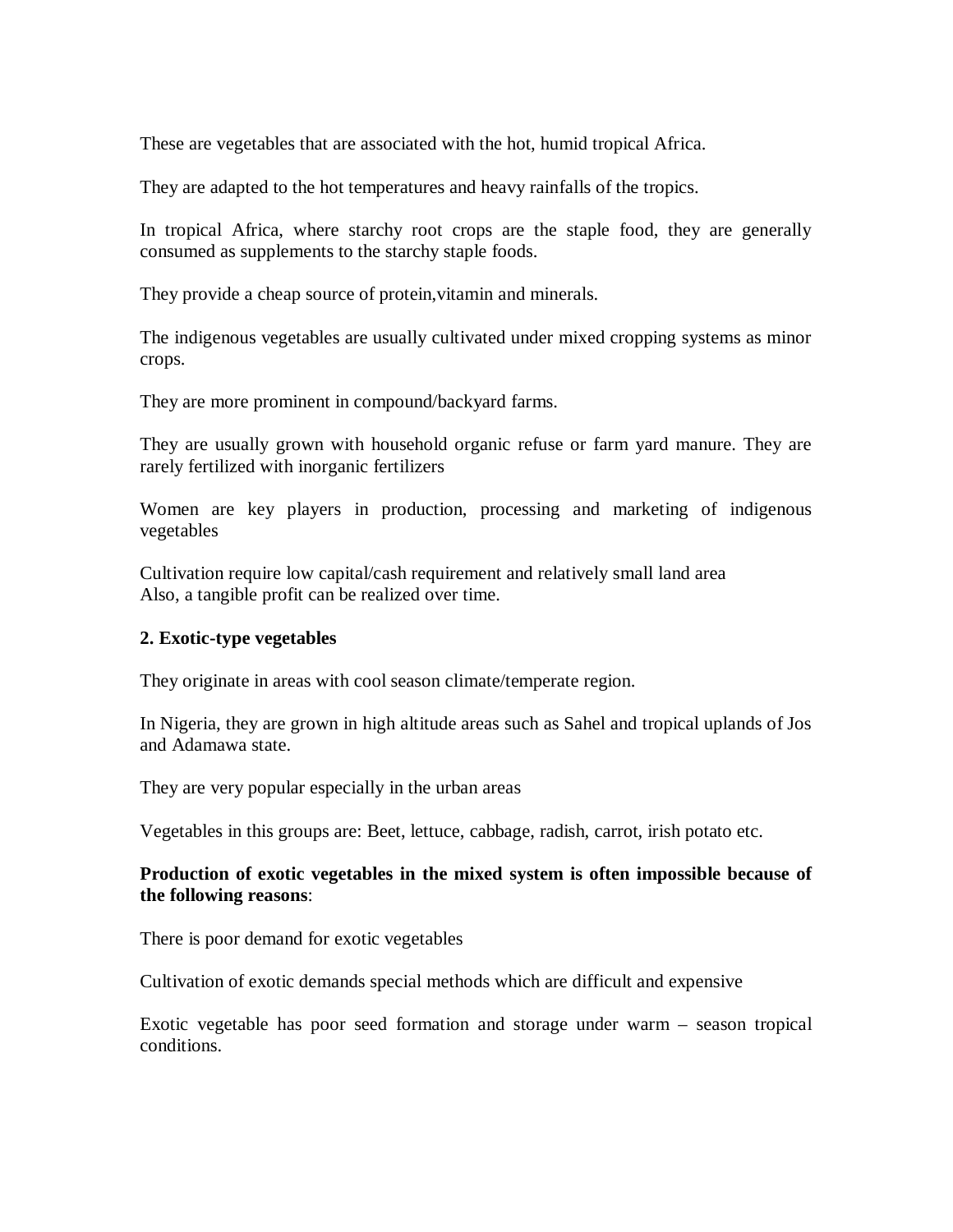Exotic vegetables have peculiar taste, texture and special cooking requirements which are not acceptable to most homes in tropical Africa..

### **IMPORTANCE OF VEGETABLES IN HUMAN DIET**

Vegetables supply most of the nutrients that are deficient in other food materials. This includes supply of minerals, especially calcium and iron.

Vegetables are acid neutralizers e.g. okra, *Corchorus* spp neutralizes the acid produced from the some fruits.

Vegetables prevent constipation and promote digestion as a result of fibres/roughages obtained from okra, cucumber, amaranthus, lettuce and cabbage.

Vegetables are rich sources of vitamins A, B, and C which helps to lower susceptibility to infection. e.g.: Carrots, sweet corn, amaranthus and celosia provide Vitamin A; Bitter leaf, water leaf, *solanum* and celosia provide Vitamin B; Tomatoes, carrots, lettuce, cabbage and amaranthus provide Vitamin C.

Also, some vegetables are rich sources of carbohydrate e.g. potatoes, sweet corn, carrot etc.

Green beans and peas are cheap sources of protein. Vernonia (Bitter leaf), Amaranthus and *Telfeira* provide some amount of protein in human diet.

Vegetables are generally needed to have balanced diets and overcome nutritional deficiencies.

Vegetables make our staple food more palatable and enhance their intake.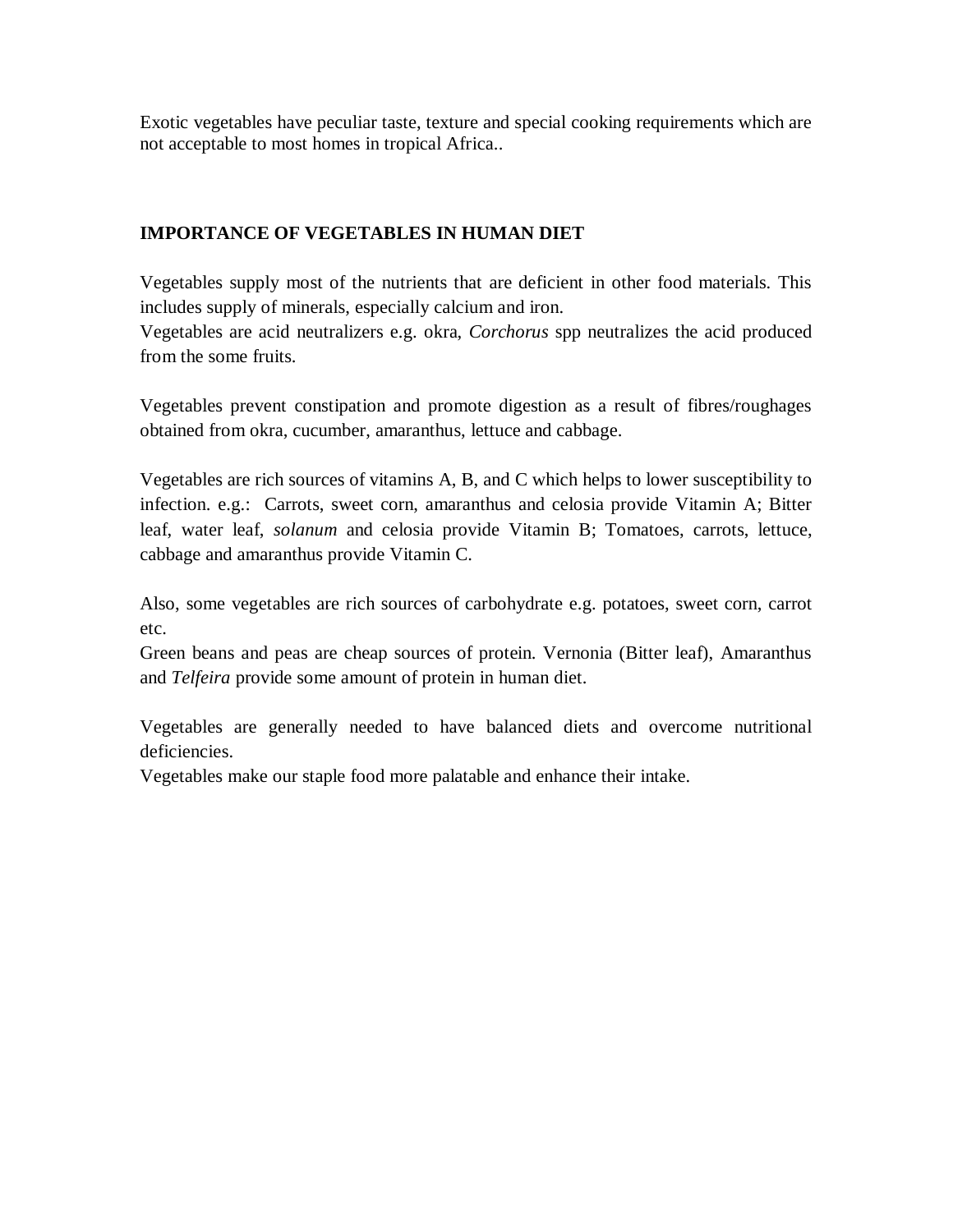The practice of cultivating vegetables and spices for food, composite seasoning and medicine is referred to as Olericulture. Olericulture is one of the four general and subcategories of horticulture. Others are Pomology, Floriculture, and Landscape gardening/

## **Principles and Practice of Vegetable productions**

There are some principles required in the production of vegetable crops which are very important and well known to the grower. These principles are:

1. Production of vegetables does not involve a long- time investment as does in the orchard of citrus, mango, or cashew.

2. Vegetable growers/farmers are not bound to produce the same crop each year like his counterparts, who grow fruit crops.

3. Vegetable growing lacks the stability which is methodically developed over a period of years like an orchard thus, getting into vegetable production is a fast process and getting out may even be faster.

4. Vegetables can be grown by people with limited experience. Only skillful farmers sustain their vegetable production

5. The land for production of vegetable crops is flexible and adjustable. It is much easier for vegetable growers/farmers to change production from one crop to another than for fruit crop grower.

6. Cooperative efforts and organizations are somewhat more difficult with vegetable crop producers than fruit growers. Vegetable/grower/farmers have no long period for making plans. Vegetable production is seasonal.

7. Vegetable production requires more intensive production management per unit area and time.

## **Practices of Vegetable crops Production**

The several practices of productions have developed as a result of rapid urbanization and socio-economic and political situations. The practices are highlighted below:

**1. Home Gardening:** the principal source of fresh local vegetable supplies for most homes. It supplies an important part of the family needs and additional tax-free income.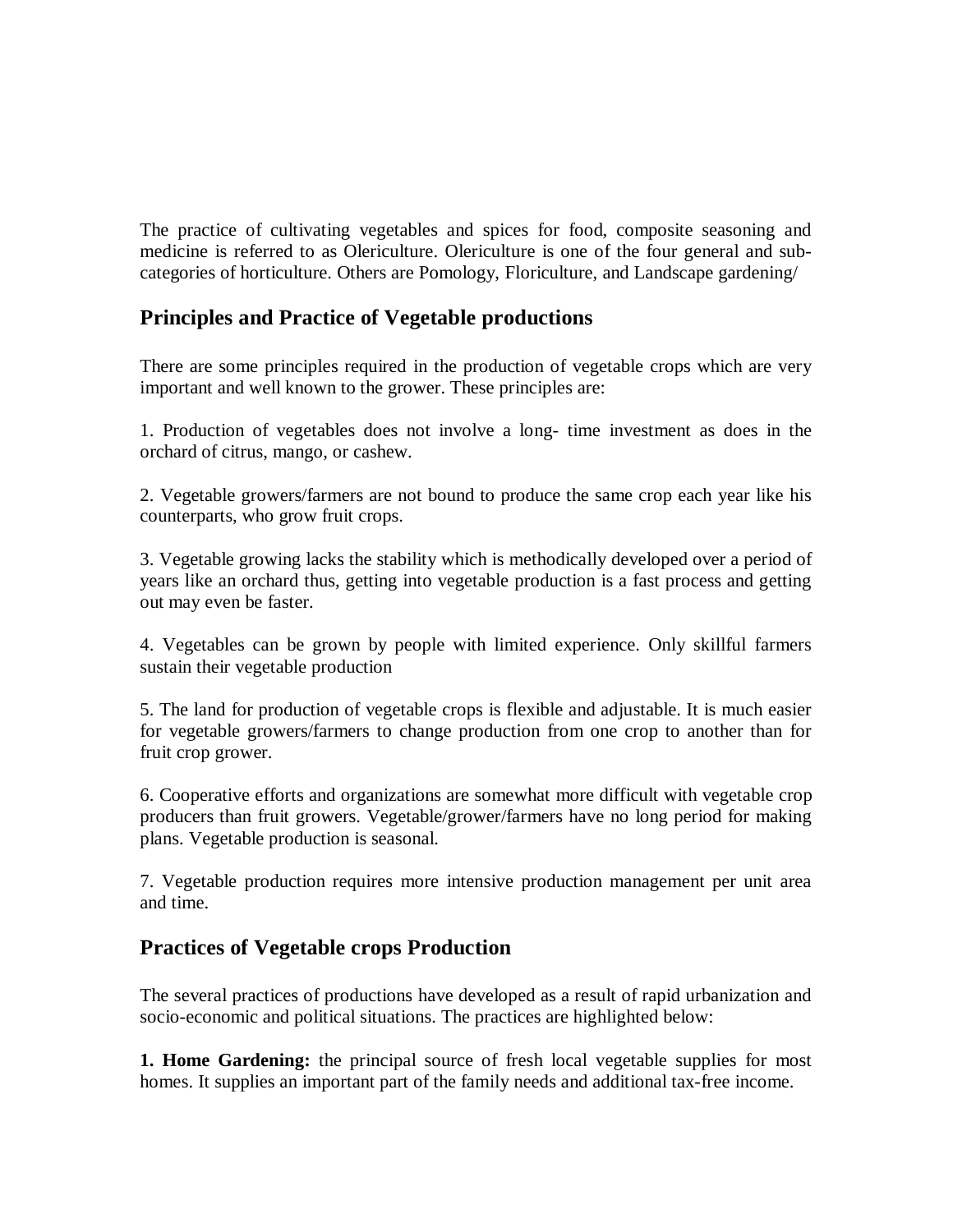**2**. **Market Gardening:** It takes care of both family needs and market supplies; production goes beyond family taste or needs. It depends on urban market demands.

**3. Commercial Production:** The principal source of vegetables for big market. It is more extensive and specialized than market gardening. The area of production is determined by climatic and edaphic factors.

**4. Production for Processing:** The principal source of fresh vegetable for processing industries .The scale of operation is similar to that of commercial production.

**5. Vegetable Forcing:** The practices of producing vegetables out of their normal production season. It may be accomplished by modifying the growing environment such as heat provision or protection from cold, etc.

**6. Controlled Environment Agriculture**: The practice of modifying the natural environment for optimum plant growth and production of growth factors such as light, air, temperature, water, relative humidity, etc.

**7. Vegetable Seed Production:** This is a specialized agricultural industry for seed production and processing. The practice only involves seed production and not fresh vegetables for consumption.

### **Factors Affecting Vegetable Production**

The importance of environment in crop production cannot be over-emphasized. It is a major determinant of crop production; it plays an indispensable role in plant growth and development, determining the extent to which crop plants attain their potential values. It also provides the scientific principles on which production technology is based.

The environment of crop production can be classified into two dimensions, operating separately or dependently:

- **i. Human Environment**
- **ii. Material Environment**

**Human Environment:** Is made up of Economic, Institutional and Social factors.

**i. Economic Element**: This includes economic policy, which determines quantities and distributions, as well as absolute and relative prices of inputs and outputs. Policy also influences the availability and distribution of physical infrastructure such as transportation, water supply, health services and facilities for marketing, processing and storage.

**ii Institutional Element**: These are laws of the land, credit and marketing conditions, contractual agreement , extension services, property right to land and water, as well as distribution and quality of goods, grading and taxation.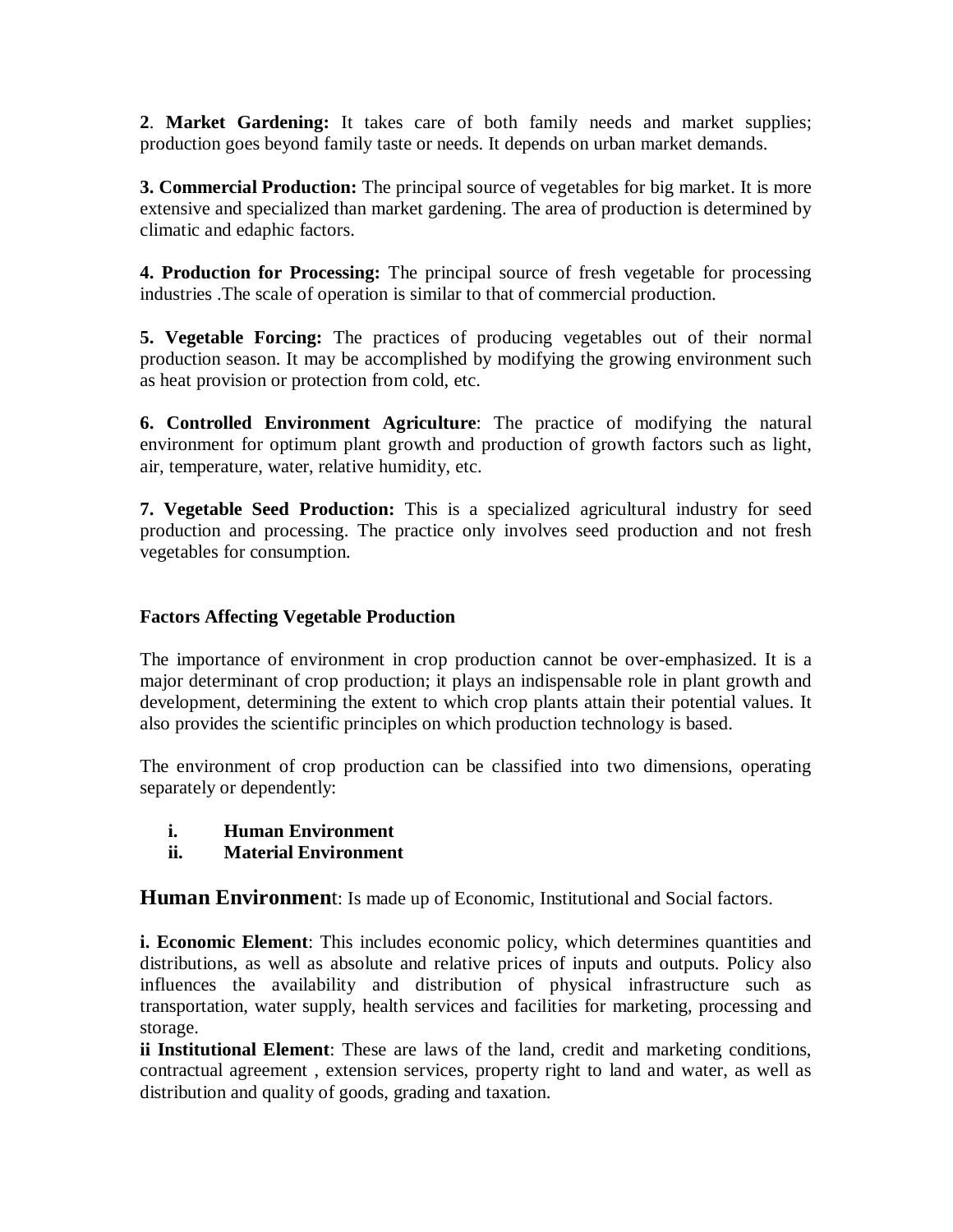**iii Social Element:** These include culture and customs within a community. They determine access that farmers have to capital, source of credit or money and other production inputs, and the distribution of labour

## **Material Environment**

This is also called technical environment which consists of physical elements of climate (e.g rainfall, relative humidity, temperature and light), topography and soil and the biological elements (vegetation, plants, weeds, insect pests and diseases).

Some of the challenges of material environment are:

1. It is difficult or impossible to manipulate, for example many tropical soils are highly weathered and generally infertile.

2. The rainfall is unpredictable in the time of onset, duration, distribution, reliability and cessation.

3. The temperature and light intensity are generally high and may permit pest development and crop growth throughout the year.

4. There is no fallow or winter period between the end of one cropping season and the beginning of another to help reduce pest infestation. The fallow period has been shortened in the tropics as a result of rapid population growth.

**Biotic factors:** The elements of biotic factors are important components of tropical farming systems. They occupy several niches and compete with crop plants for space, water, light and nutrients. They may be beneficial, neutral or harmful to plant growth. The biotic factors comprise of micro flora, micro fauna, macro flora and macro fauna. Micro-flora include, bacteria, fungi, actinomycetes, and algae; microfauna include protozoa and nematodes. Micro-fauna include burrowing animals suc as moles, rats and rabbit, earthworms, arthropods such as mites, millipedes, insects, ants and termites; and gastropods such as slugs and snails. Micro-flora include roots of herbs, shrubs and big trees.

**Light Attributes:** Light has three main attributes such as **quality**, which determines tissue differentiation, physiological processes and germination; **Intensity** which determines rate of dry maiier accumulation; and **Duration** or **Photoperiod** which affects behaviour and physiological functions of living organism (plants and animals)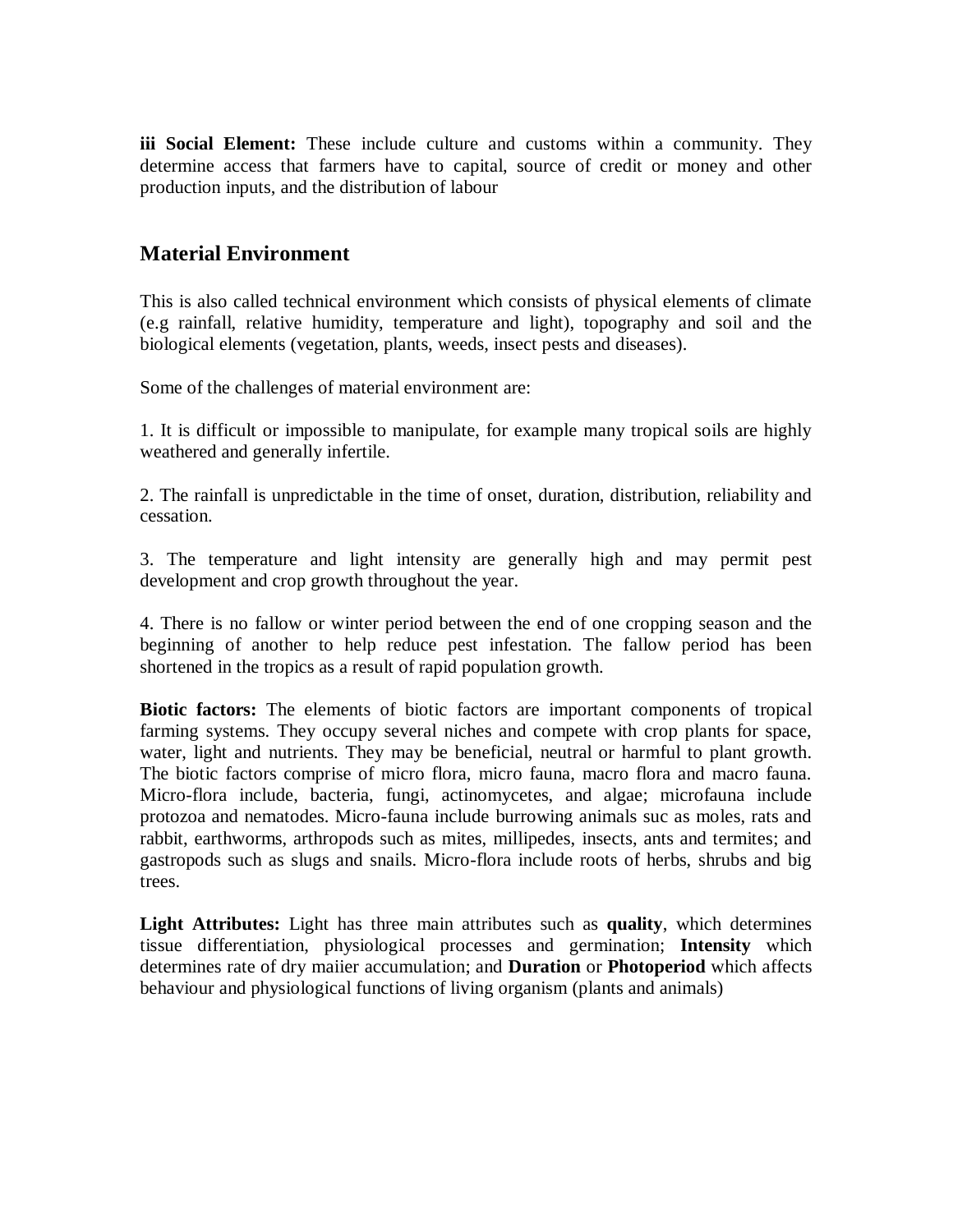## **Cultivation and Cropping Systems**

Cropping system defines the pattern of growing crops in terms of crop combinations and sequences in time and space dimensions in addition to the cultural practices and technologies with which the crops are grown. Crops may be grown in pure stands (monoculture) or mixed cropping (crop mixtures).

**Monoculture or Sole Cropping:** The practice of growing only one type of crop in a given area of land at a time. There is no competition for growth resources between two different crop types, either in space or time dimension, apart from the one between the crop and weeds.

**Mixed Farming:** It is the farming practice that combines growing crops and rearing livestock on the same piece of land.

**Multiple Cropping:** The practice of growing more than one crop on the same piece of land. Multiple cropping consists of mixed cropping or intercropping, sequential cropping and crop rotation.

**Intercropping:** This is the practice of growing more than one crop plant species, simultaneously, in contiguous stands, on the same piece of land. Intercropping has four general subcategories:

**i. Mixed intercropping**: It is the practice of growing two or more crops with no distinct row arrangement.

**ii. Row intercropping**: It is the practice of growing two or more crops simultaneously with at least, one crop planted in the same row or alternate row.

**iii. Strip intercropping**: It is the practice of growing two or more crops in different strips wide enough to separate them and permit independent cultivation, but narrow enough to allow interactions agronomically between them..

**iv. Relay intercropping**: It is the practice of growing two or more crops during different part of their life cycle, but with one or more of them planted after the first crop has reached reproductive stage of growth but some time before harvesting..

**v. Patch intercropping:** It is the practice of growing two or more crops simultaneously in small contiguous patches or mounds,

**Sequential cropping:** It is the practice of growing two or more crops in sequence on a piece of land in a year. Sequential cropping consists of the following;

**i. Double sequential cropping:** It is the practice of growing two crops in sequence in a year.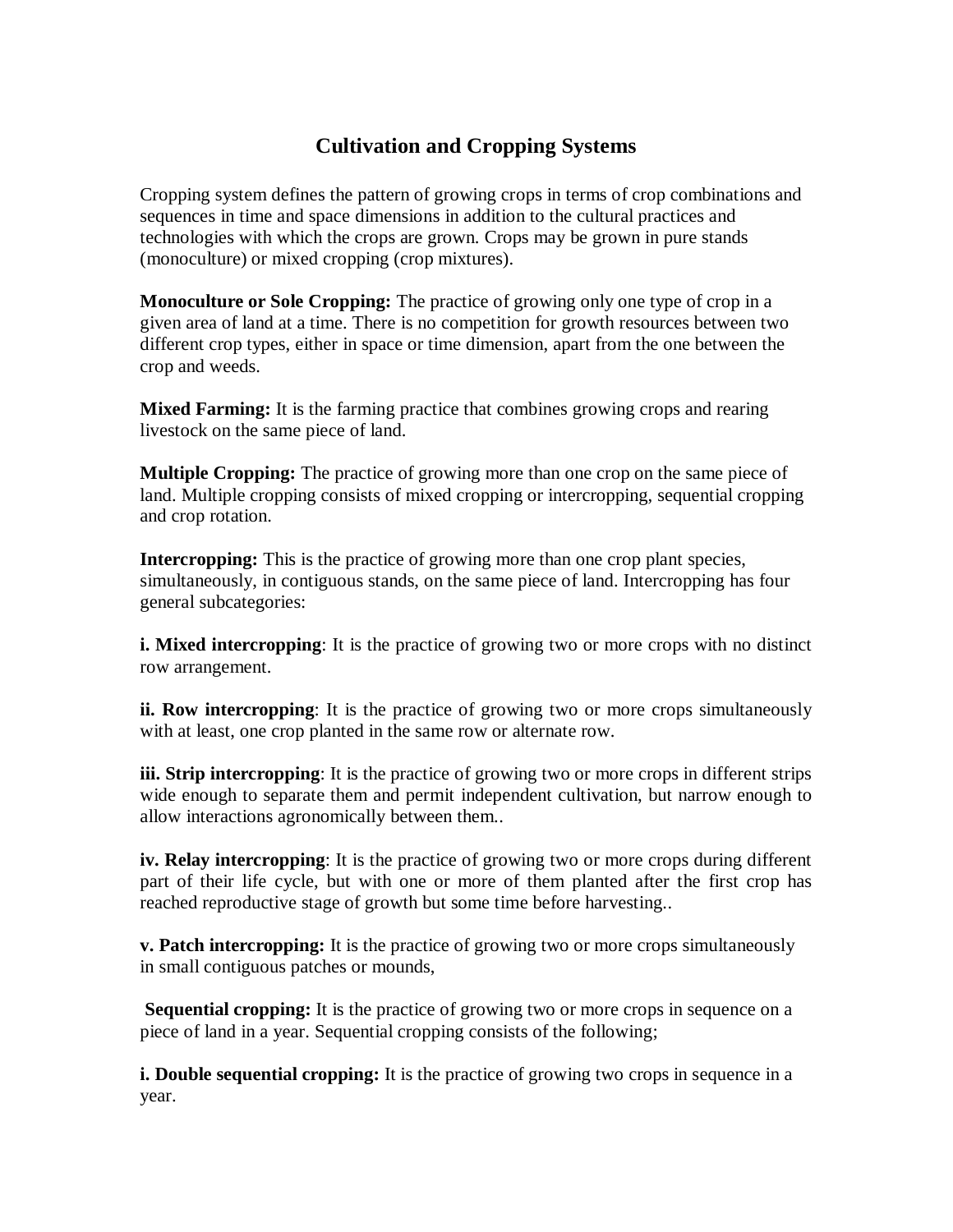**ii. Triple sequential cropping:** It is the practice of growing three crops in sequence in a year.

**iii. Quadruple sequential cropping:** It is the practice of growing four crops in sequence in a year.

**iv. Ratoon cropping:** It is the practice of cultivating crop regrowth after the first harvest for subsequent production

**Crop rotation:** It is the practice og growing two or more different crop types in planned sequence on a piece of land for specified number of years. Crop rotation combines features of intercropping and sequential cropping systems

**Agro-forestry:** It is the practice of integrating the raising of trees into horticultural fruit tree plantation and arable farming by mixed cropping. It can simply be referred to as growing crops under tree canopy.

**Alley cropping:** It is the practice of growing two or more crops in alleys of hedgerows of young tree crops or multipurpose trees and shrubs, preferably N-fixing leguminous species. It is a modified form of agro-forestry.

Agro-forestry sustains green cover on the land throughout the year and also involves the integration of appropriate fertilizer trees into crop production. The system bolsters nutrient supply through N-fixation and nutrient recycling, and increases direct production of food crops, fodder, food, fibre and income from products produced by the tree.

### **VEGETABLE NURSERY ESTABLISHMENT TECHNIQUES**

Most vegetable species are grown from seeds, but some important ones are propagated by vegetative methods. Among those grown from seeds, a significant number mainly those with small seeds are usually first sown in nursery beds, boxes or containers and are transplanted at a later stage.

**Nursery:** A nursery is a place where young plants are raised under intensive care before transplanting into the field.

#### **Advantages of nursery are**:

**Economy of seeds** Fewer seeds are needed for raising seedlings in the nursery than for direct sowing in the field

#### **Uniformity of growth**

**Selection of seedlings:** You can select vigorous, pest and disease free seedlings for transplanting.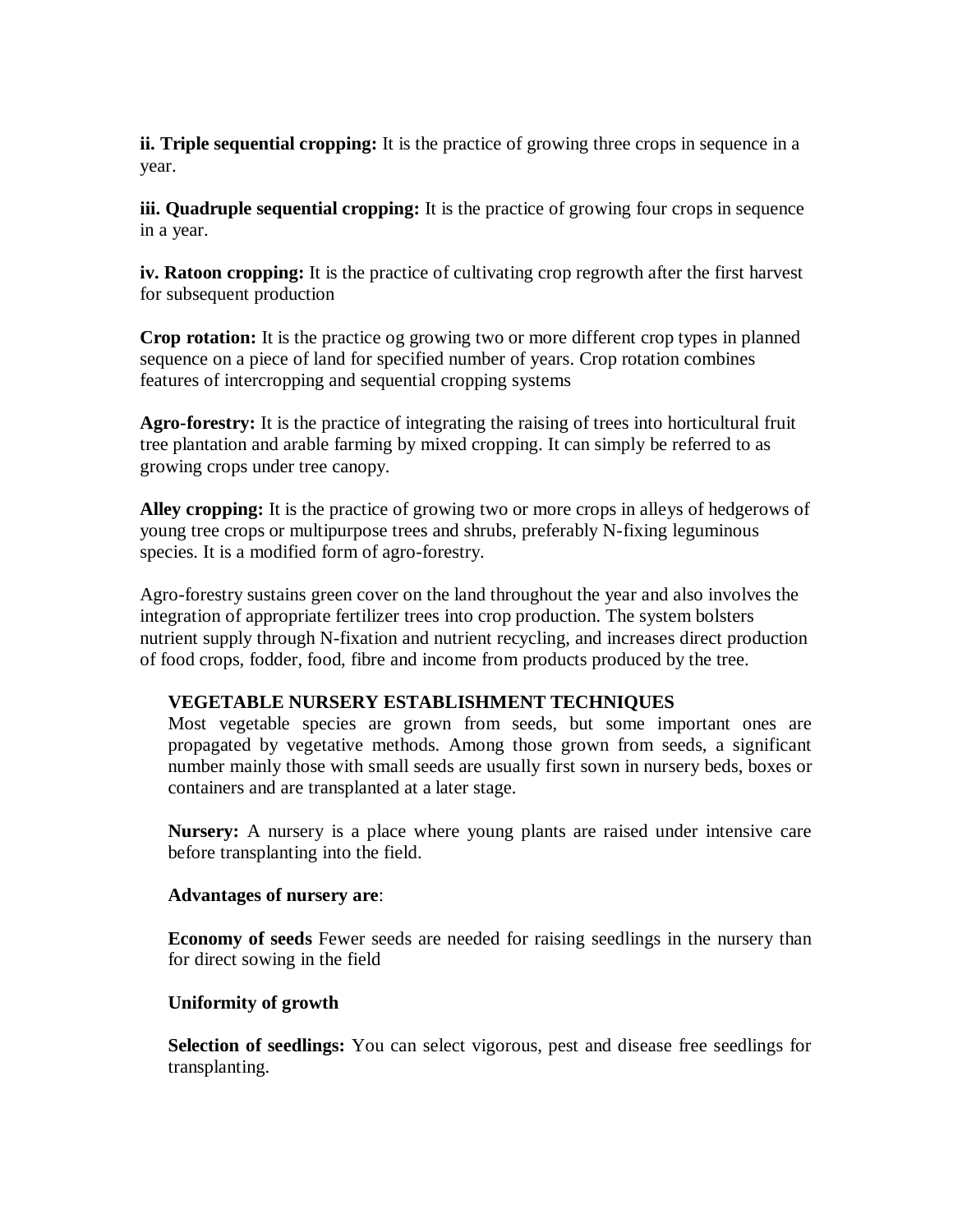**Better care of seedlings:** The seedlings in the nursery receive more intensive care particularly protection from damages by pest, diseases and weeds than when they are seeded directly on the field.

### **Disadvantage**

**Cost of labour**: Specialized skilled labour, special tools and materials are needed

#### **Factors Determining Nursery location**

 In selecting site a site for establishment of a nursery, a number of factors must be considered

- **1. Water Supply:** Nursery should be located where there is abundant supply of water, particularly from wells, boreholes, streams, rivers or pipe-borne water. Cheap water supply reduces the operating cost in the nursery.
- **2. Accessibility:** The nursery should be easily accessible to the field, to the road or market.
- **3. Slope or Land gradient.** Level land is ideal for establishment and maintenance of a nursery. It reduces the risk of soil erosion. It also enhances application of irrigation water. However, appropriate conservation methods should be undertaken if a nursery is sited on a sloppy land.
- **4. soil;** Nursery soil should be fertile, well drain and non-toxic and free from pests, diseases and weeds.
- **5. Labour Supply:** Nursery should be located where experienced and skilled labour are available or where they can be trained.

**Nursery Tools and their uses:** Some important tools used in nursery are as follows:

- **1. Cutlass or Machete:** Cutlass is used for clearing the nursery site. It may also be used for transplanting seedlings and digging holes.
- **2. Hoe:** It is mainly used for making heaps, ridges and nursery beds. It is also very effective for turning up the soil, loosening the soil surface and to destroy weeds.
- **3. Hand trowel:** It is used for transplanting seedlings from the nursery to the field and for spreading manure and also for digging shallow holes on the beds.
- **4. Garden fork:** It is used for turning manure during compost making and for spreading manure in the open field. It is also used for loosening the soil before transplanting.
- **5. Digging mattock:** It is used for digging and uprooting small stumps
- **6. Rake:** A rake is used for leveling soil surface and breaking large soil crumbs into small ones. It is also used for removing stones and weeds from seedbeds and for covering vegetable seeds when they are broadcast.
- **7. Garden line:** It is used for lining up beds and for making straight line when planting.
- **8. Watering can:** It is used for sprinkling water over young seedlings and for irrigation during dry season farming.
- **9. Tape: A** tape is used for taking short or detailed measurement on the field.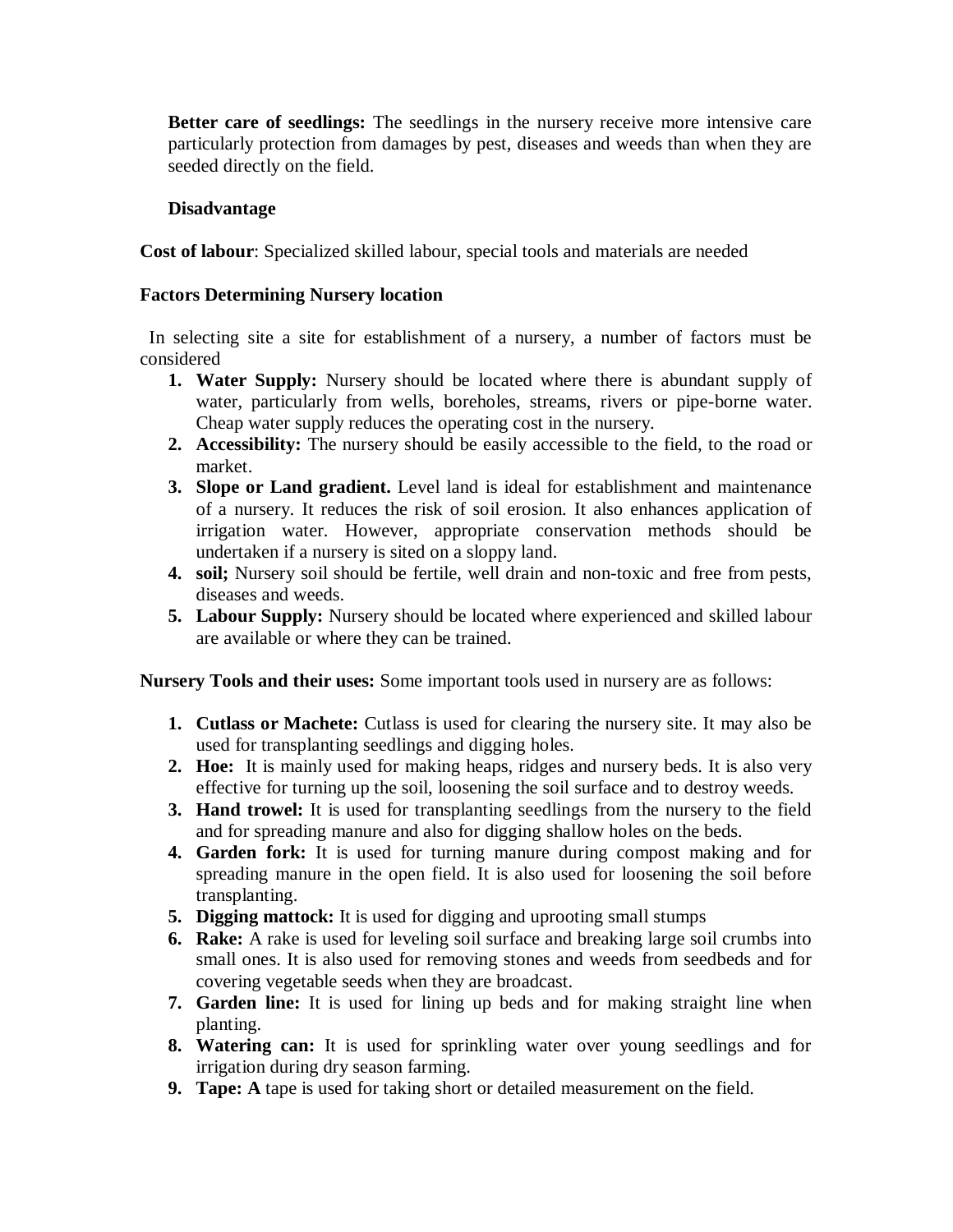**10. Ranging pole**: It is used for marking surveyed stations or intermediate stations. It is also useful in marking straight lines

| <b>Vegetable types</b>       |              | <b>Nursery duration (days)</b> |
|------------------------------|--------------|--------------------------------|
| Amaranthus spp               | Amaranthus   | 20                             |
| Celosia argenteaL            | Celosia      | $21 - 28$                      |
| Corchorus olitorius          | Jute mallow  | $21 - 28$                      |
| Brassica oleracea L          | Cabbage      | $25 - 35$                      |
| Solanum aethiopicum L        | Garden egg   | $30 - 40$                      |
| Solanum melongena L          | Egg plant    | $30 - 50$                      |
| Capsicum annuum L            | Sweet pepper | $35 - 45$                      |
| Capsicum frutescens L        | Hot pepper   | $35 - 45$                      |
| Lycopersicon esculentum Mill | Tomato       | $25 - 35$                      |
| Daucus carota L              | Carrot       | $25 - 30$                      |
| Allium cepa L                | Onion        | $45 - 55$                      |

#### **Nursery Duration for specific vegetable types**

## **FIELD ESTABLISHMENT**

#### **Land Preparation**

Vegetables differ widely from field crops in their requirements for land preparation and cultural practices because of their differences in their morphologies, growth habit, and socio-economic values. In preparing land for vegetable production, the following factors are taken into consideration: ecological location, mode of cropping, season, crop disposition, and the type of vegetables to be grown.

**Clearing**: It is often necessary to remove the vegetation cover when a piece of land is to be used for vegetable production. The land clearing methods may involve removing the remains of previous crops and undergrowth, cutting back the woody shrubs and trees and burning them. Machete is used for clearing in a small scale production, while heavy machine like bulldozer is used in a commercial production.

**Levelling**: When the site has been cleared, uneven land may have to be leveled. This facilitates the process of ploughing, harrowing ridging and layout of the site.

**Tillage:** Tillage is the term used for manual or mechanical manipulation of the soil to prepare it for use in crop production. In vegetable production, the main objectives for tillage are to secure increased growth and yields, to obtain suitable seed bed, to eliminate competition with weeds during early growth, improve the physical condition of the soil and conserve its water and nutrient contents.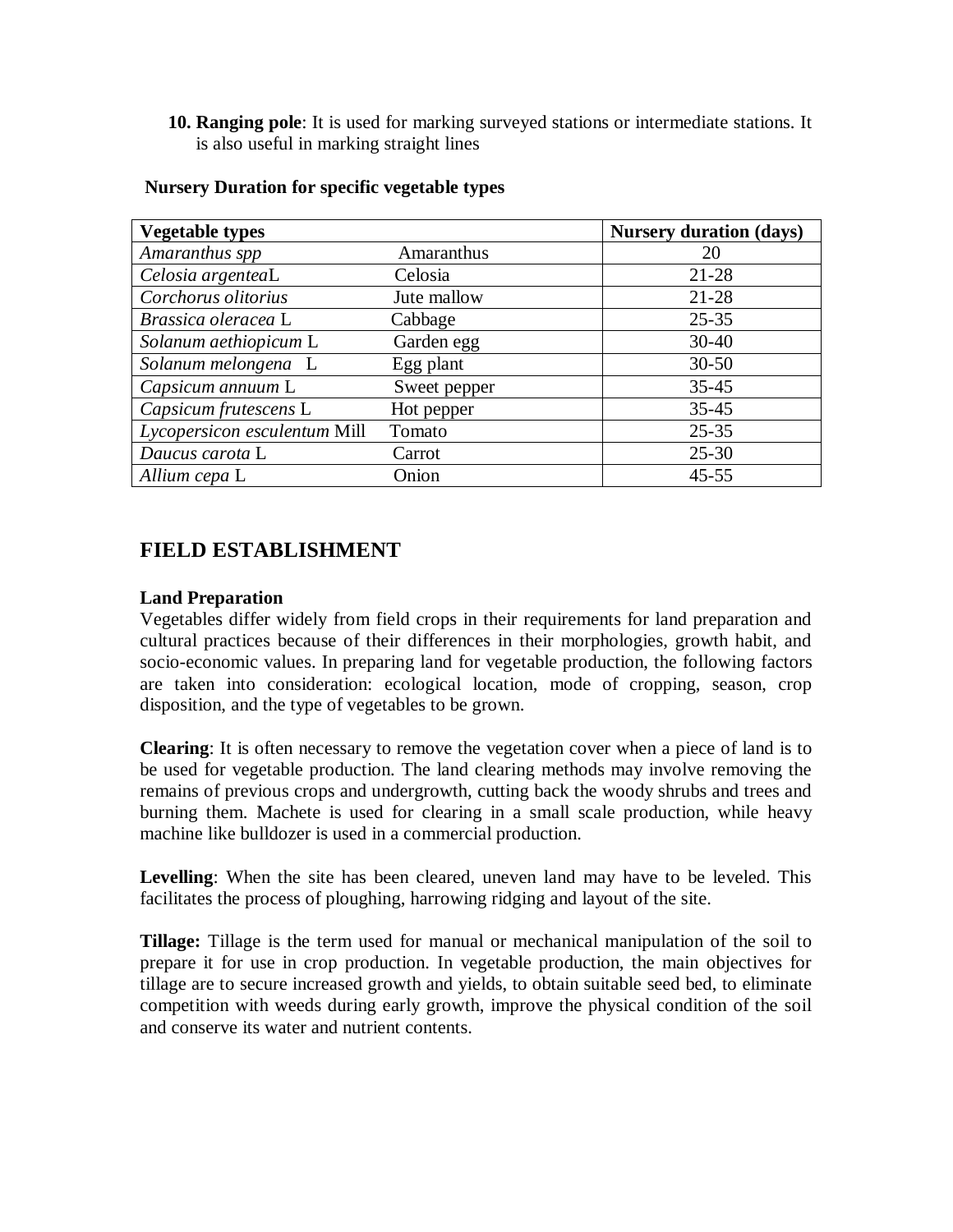## **Importance of Tillage**

- **1. Seed bed preparation:** A seed bed provides an environment in which a seed can germinate and grow. It is loose, well drained, deep enough, makes good contact with the seed, retains adequate moisture and is free of weeds.
- **2. Level land:** land leveling may be required to make it amenable to a chosen method of irrigation.
- **3. Weed Control:** Weeds are menace to crop production. They compete with crops for plant environmental factors. They must be controlled before planting and during growth of the crops by appropriate tillage methods.
- **4. Incorporation of Organic matter and soil amendment:** Green manures, crop residues, fertilizers and other chemicals may be added to soil by ploughing them under, or mixing at the time of soil preparation.
- **5. Improved Physical properties of the soil:** Compaction of the fields impede drainage, rooting and crop growth. A hard pan also be caused by traffic may be broken up by tillage method.

**Erosion control:** The soil surface after tillage may be such that it impedes run off. Stubble may be incorporated or ridges constructed to curb erosion. **Tillage Tools:** Hoe, cutlass, Garden fork, Hand fork, disc plough, disc harrow

**Conservation measure:** Most suitable land for vegetable growing in the humid tropics is usually sloppy. When such site has to be used for growing vegetables, soil conservation measure must be carried to prevent top soil from being washed away. After clearing, ploughing and ridging, the surface of the soil is in a very unstable condition condition unless efficient conservation measures are adopted. The most frequently used methods include the following:

 **Terracing**: This is the most traditional methods used in the prevention of erosion and is effective on land which has a fairly steep slope. It is obtained by constructing flat areas along the main contours of the land.

 **Cover Crops**: These are planted to prevent exposure of the soil from direct solar radiation and falling rain when any part of the farmland is not used for planting. The most suitable cover crops are the forage legumes such as *Calopogonium mucunoides, Pueraria phaseoloides, and Stylosanthes gracilis,* the leaves of which will provide cover over the land. These crops also improve the fertility of the soil.

**Strip cropping**: The cultivation of different types of crops in narrow strips usually on steep slope or hill side to maintain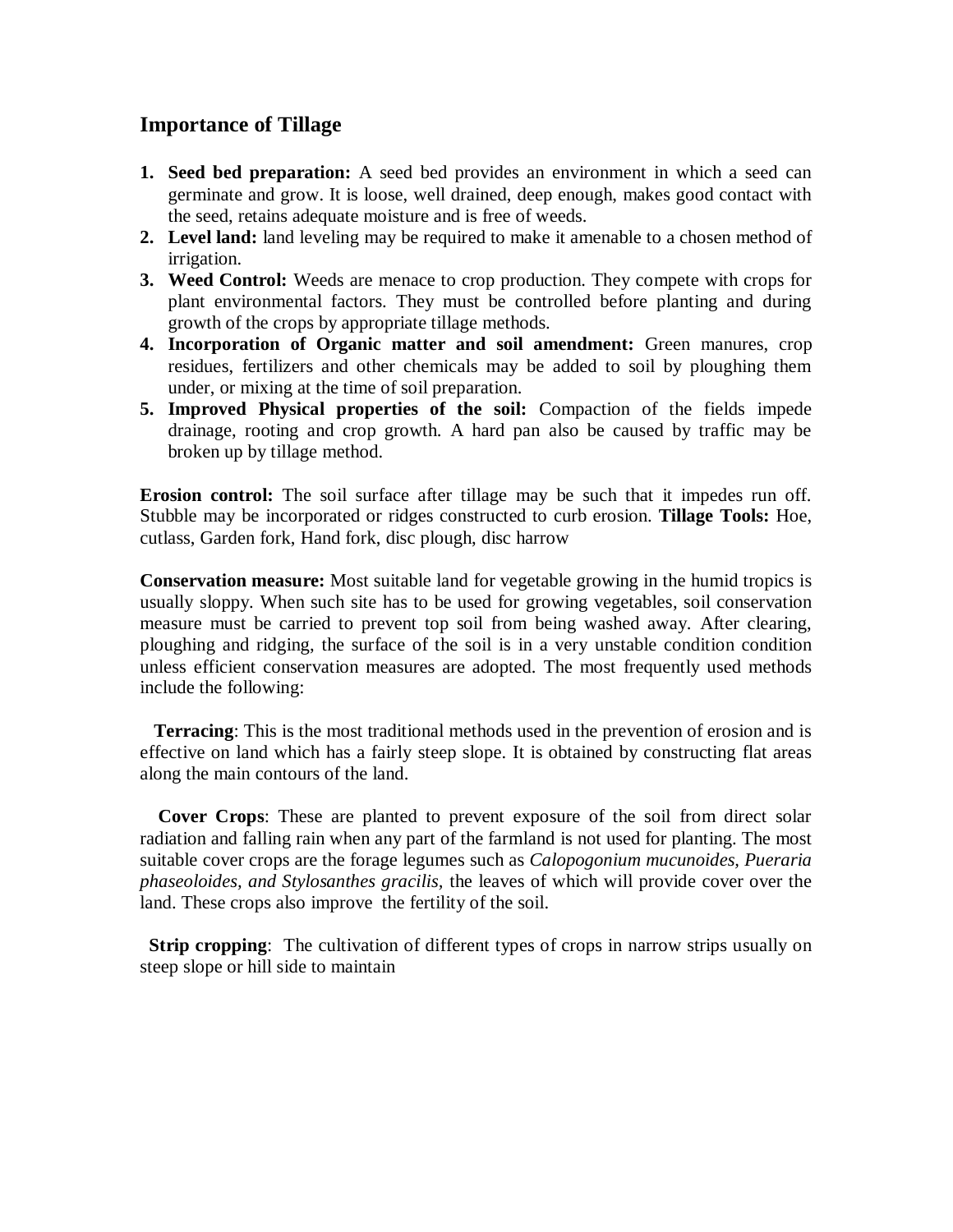## **Planting**

Vegetables can be propagated either by direct sowing and transplanting methods.

**Direct sowing:** Vegetables are sowed either by broadcasting or by seed drilling methods.

**Broadcasting method:** In broadcasting, seeds are spread over the prepared land by throwing small quantities of the seeds into the air close to the surface of the prepared land. Broadcasting is the normal practice in sowing seeds of most leafy vegetables such as *Celosia, Amaranthus Corchorus*.

**Seed drilling method:** This is a method for planting small seeded vegetables in rows. Shallow furrows are made at the spacing recommended for the crop and the seed drilled along the furrows. This method can also be used for some leafy vegetables such as *Celosia, Amaranthus, Corchorus*.

**Transplanting method:** Vegetable seedlings are first raised in the nursery for a required period of time before they are transplanted on the field. Seedlings are transplanted in the morning or in the evening to avoid transplanting shock. Vegetables like tomato, pepper, cabbage, egg plant, garden egg are planted by using transplanting method.

### **Transplanting Techniques:**

i. Clearing of site ii. Removal of trash by burning iii. Preparation of bed iv. Seedling sowing v. Watering vi. Erecting of permanent supports for shading.

## **Routine Operations**

**Thinning:** Thinning of vegetable is done to reduce the number of seedlings per stand when planted in situ. It is also used to obtain regular spacing and plant population when sowing is done in drills by removing the weakest seedlings or those infected by diseases or damaged by insect pests.

**Supplying:** This is the practice of providing missing stands of vegetables planted by direct sowing as a result of poor emergence or when seedlings are damaged by pests. The essence of seed supply is to maintain correct plant population. Supplying of seeds has to be carried out as early as possible after emergence.

**Staking:** This is usually required for vegetables wit climbing growth habit such as fluted pumpkin, ito-melon or those with weak stems suc as tomato. Staking is done to provide support for te plant to climb and display the leaves for photosynthesis to take place.. The support allows te plant to carry more load without touching the soil thus enhancing the quality of the fruit.. Stake can be made from bamboo or other available wood.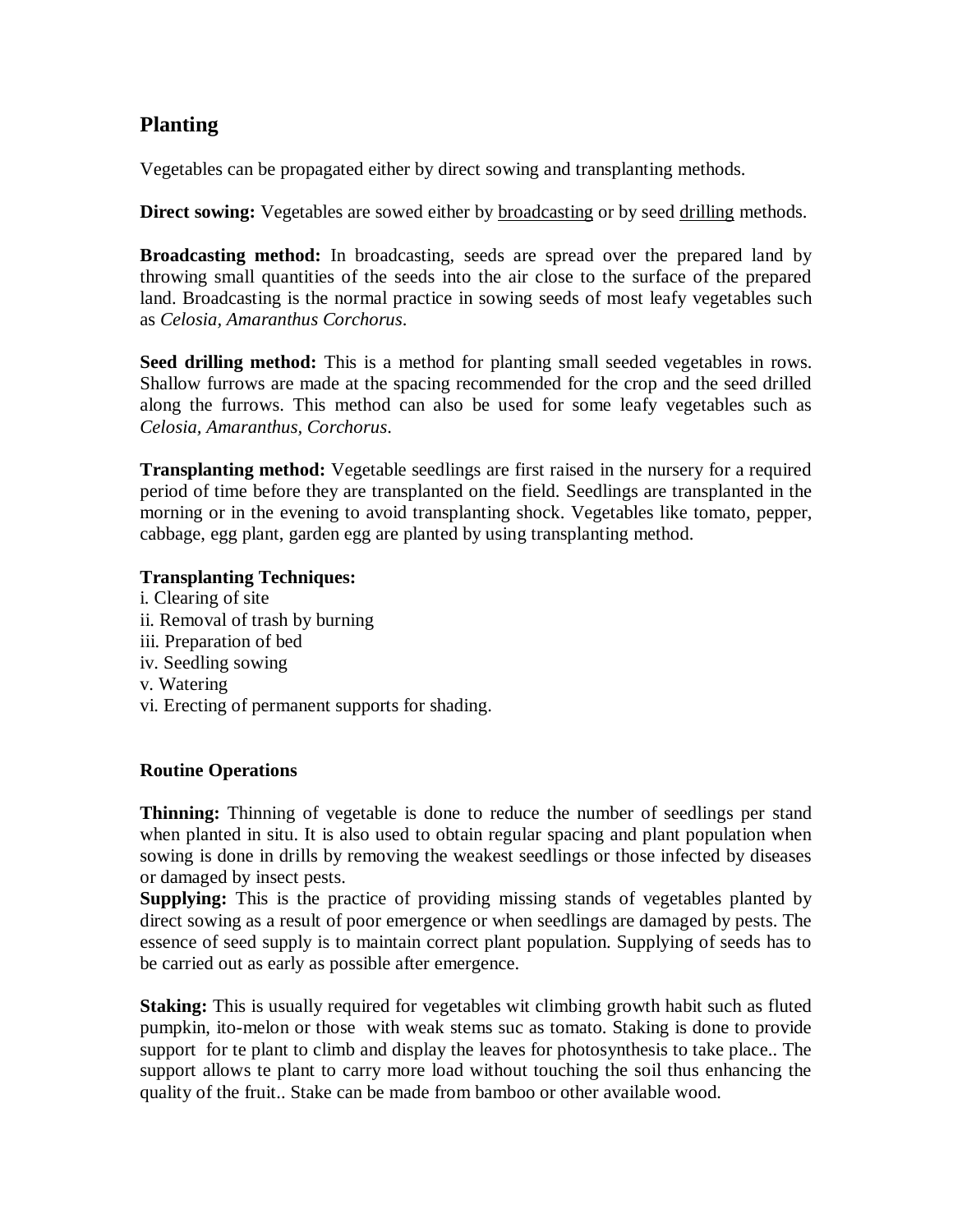**Mulching:** A mulch is a layer of plant residue or other materials which is applied to the surface of the soil in order to reduce evaporation, run-off or to prevent weed growth. The purpose of mulching is to conserve soil moisture. Mulching also ensure clean fruit, hasten maturity and increase yields. Most vegetables grown in the humid or semi-arid region, particularly those wit fairly long duration such as pepper, egg plant and tomatoes, benefit from mulching.

**Watering:** One of the most critical inputs to vegetable production in semi-arid areas, dry season farming and nursery establishment is water. During the dry season or off season, the source of water for vegetable growing is from irrigation while in the wet season, rainfall is the source of water. Young vegetable seedlings in the nursery or in the field should be watered in the early morning or in the evening. Watering should be done before transplanting particularly in the evening. Over-watering can be very harmful and can encourage the development of pathogenic diseases and also cause mechanical damage to the seedlings.

**Fertilizer application:** This is an important variable cost in vegetable production, As all vegetables, particularly the leafy grow quickly, they must be provided with ample supplies of nutrients such as nitrogen. Application of N fertilizer has been shown to increase yield and to enhance the content of mineral elements such as Ca, P, Na, Zn and Mg. In some tropical leafy vegetables, fertilizers such as FYM and other sources of P and K can be applied as pre-plant basal dressing or after the plants have become established as post planting application.

**Weeding:** Weed is any plant that grows where it is not wanted. Weed can reduce yield up to 40-60% if not controlled. Weeds can be controlled using cultural, physical, chemical and biological methods. Weed seeds and rhizomes can be killed using physical method during land preparation by burning. Mulching of soil can also be used to smother weeds. Intercropping of spreading vegetables like melon with some erect and broad leaf crop like okra can provide ecological protection against weed development. Hoeing, pulling and roguing are carried out during the early stages of growth. Chemical weed control is applied in commercially grown vegetable crops.

**Pest and diseases Control:** Attack by pest and disease is one of the major factors militating against increased vegetable production in the tropics. Insects and disease infestation in vegetable crops bring about heavy losses through yield reduction, lowered quality of produce, increased costs of production and harvests. Control measures include: i. planting of high quality, disease-free seed

ii. use of disease resistant varieties.

iii. use of vegetables best suited to climate and soil.

iv. weed control

v. destroy the remains of annual crop after harvest to prevent pest build-up.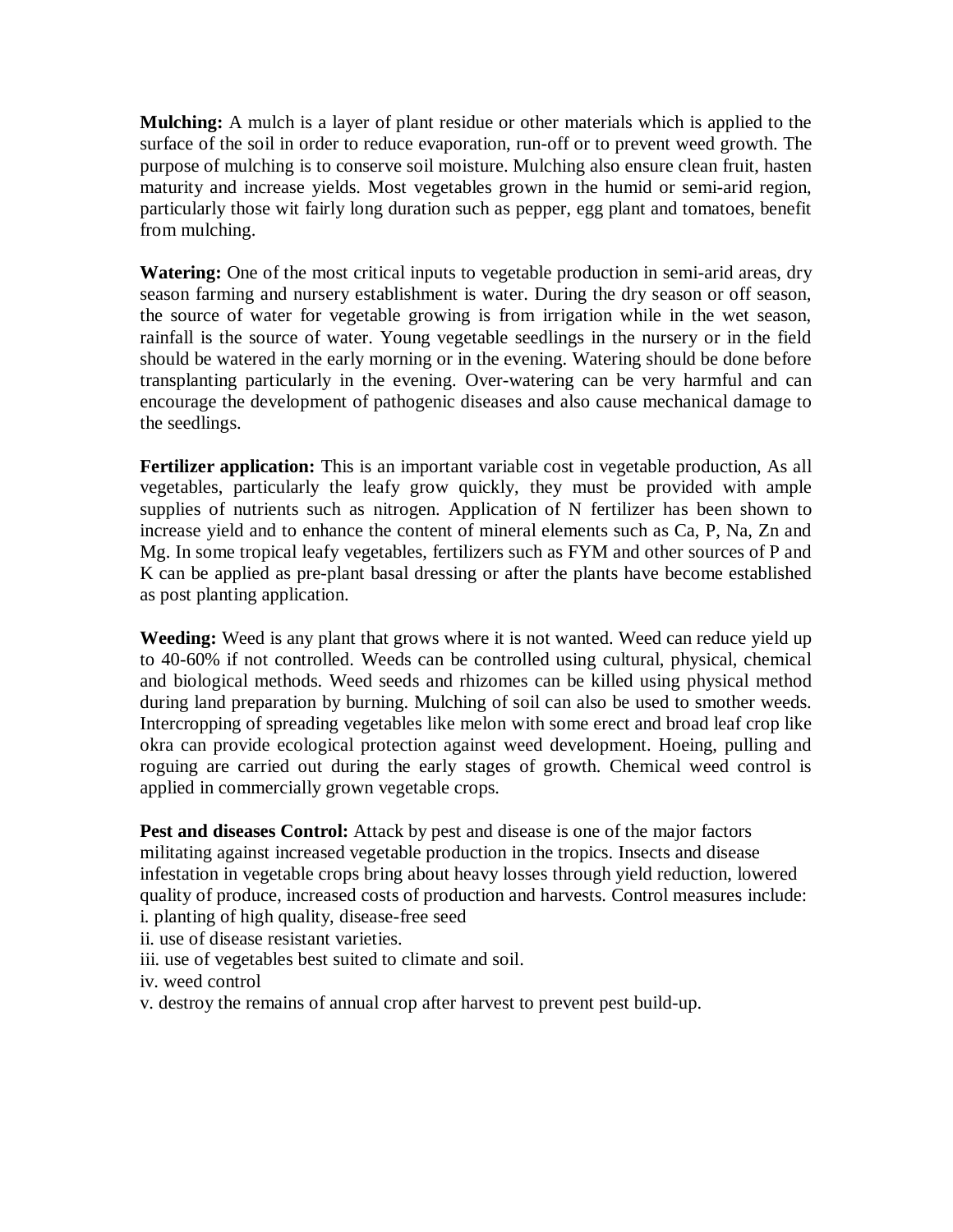### **HARVESTING OF VEGETABLES**:

- Harvesting is the separation of the portion of need from the mother plant.
- May be carried out once or over time or repeatedly.
- Leafy vegetables may be harvested by total removal or by ratooning.
- The seed and the fruit vegetables may be harvested once, or by topping or digging or lifting.
- Fruit vegetables may be harvested over a period of time by picking.

Maturity Indices:

- Optimum vegetative growth for the leafy vegetables.
- Fruit/ seed maturity, for the fruit vegetables.
- Onset of fruit ripening.
- Harvesting should be done on clear, dry days, for the fruit vegetables.
- Individual, manual harvesting is preferable.
- Readiness for harvesting is affected by the species and climatic factors.

## **POST – HARVEST CULTURAL PRACTICES**:

- These are activities carried out after harvesting till disposal.
- Major activities include: Preservation, Processing; Storage and Marketing.
- Affiliated activities include: Transportation and Handling.

### **PROCESSING:**

- Can be partial or total.
- Most leafy vegetables are only partially processed for preservation.
- They can be trimmed, washed, sliced and then dehydrated for preservation. e.g.Amaranthus, Celosia.
- Some fruit vegetables can also be sliced and dried for preservation. e g. Pepper, Onion.
- Some leafy vegetables can be blanched in hot water.
- Fruits may be totally processed into paste or slurry in the factories. For canning.
- Vegetable seeds can be threshed, winnowed and dried for preservation.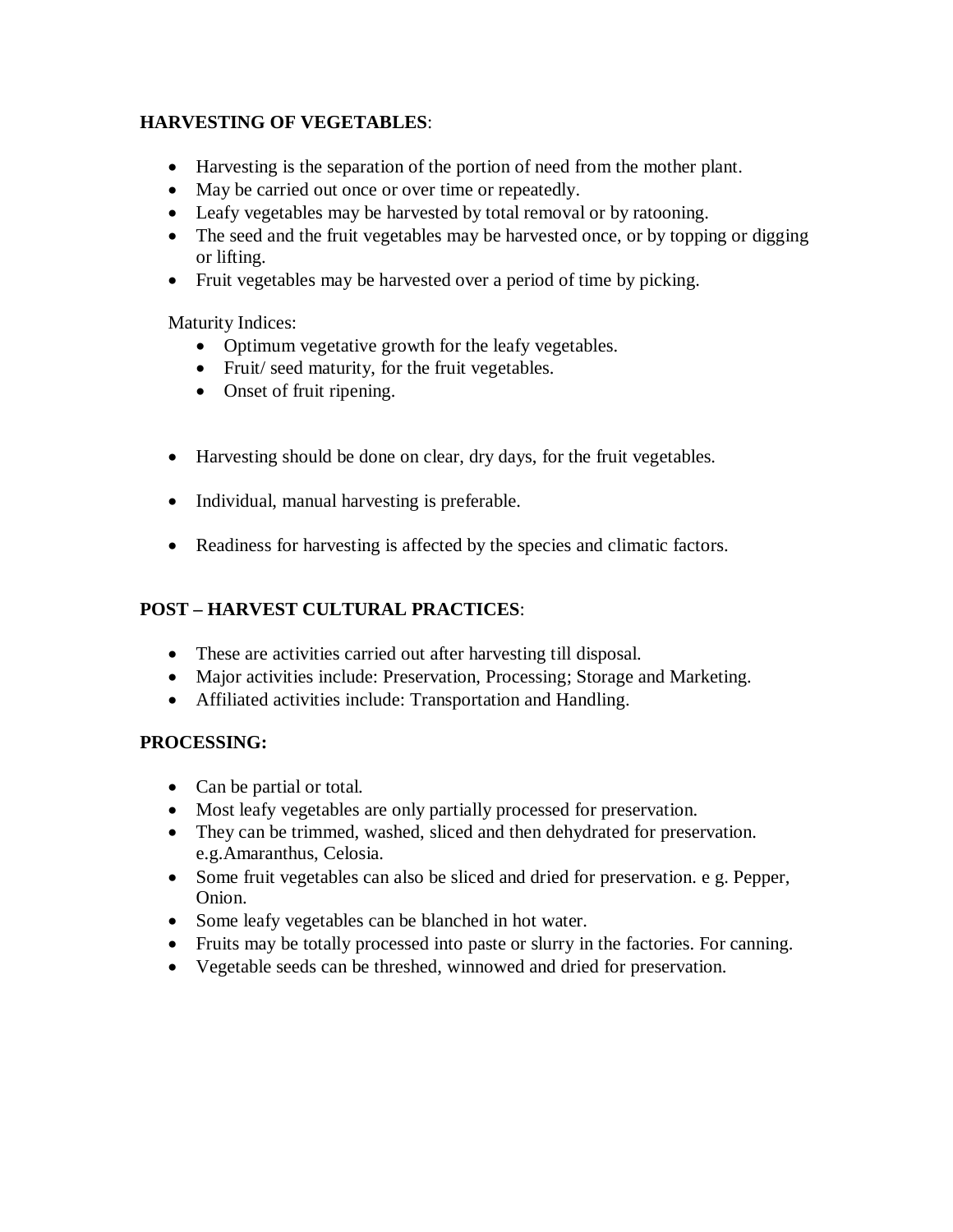### **STORAGE:**

- Vegetables, in the fresh state are not usually stored for a long period.
- Storage/Preservation is usually done to keep vegetables for only a short period.
- Vegetables are usually highly perishable in nature, and so, do not store for a long time.
- Short-term storage can be done, using clay pots or padded materials.
- Storage should be done under cool, humid conditions.
- Refridgeration can be used for some vegetables.
- Freeze storage is usually not appropriate.
- Vegetable seeds may require a storage temperature of about  $10 15^{\circ}$ C.

## **MARKETING**:

- This is the movement of the vegetable from the farm gate to an accessible area for the consumers.
- The vegetables should still retain their good nature.
- The means of transportation to achieve the goal should be considered.
- The time of arrival at the market should also be considered.
- The quantity and the quality demanded by the consumers should be considered.
- Appropriate packaging material and method should be used.

### **PROBLEMS OF VEGETABLE PRODUCTION**:

- Diverse problems face the vegetable production enterprise.
- Problems can be:
	- o Biological
	- o Agronomic
	- o Climatic
	- o Economic
	- o Sociological
	- o Environmental

### **Biological Problems**:

- o Perishable nature of vegetables.
- o Pests and diseases problems.
- o The fertility and acidity of soil.

### **Agronomic Problems**:

- o Need for seed treatment
- o Seed viability maintenance
- o Lack of technology for large scale production.
- o Use of herbicides and pesticides.
- **Climatic Problems:**